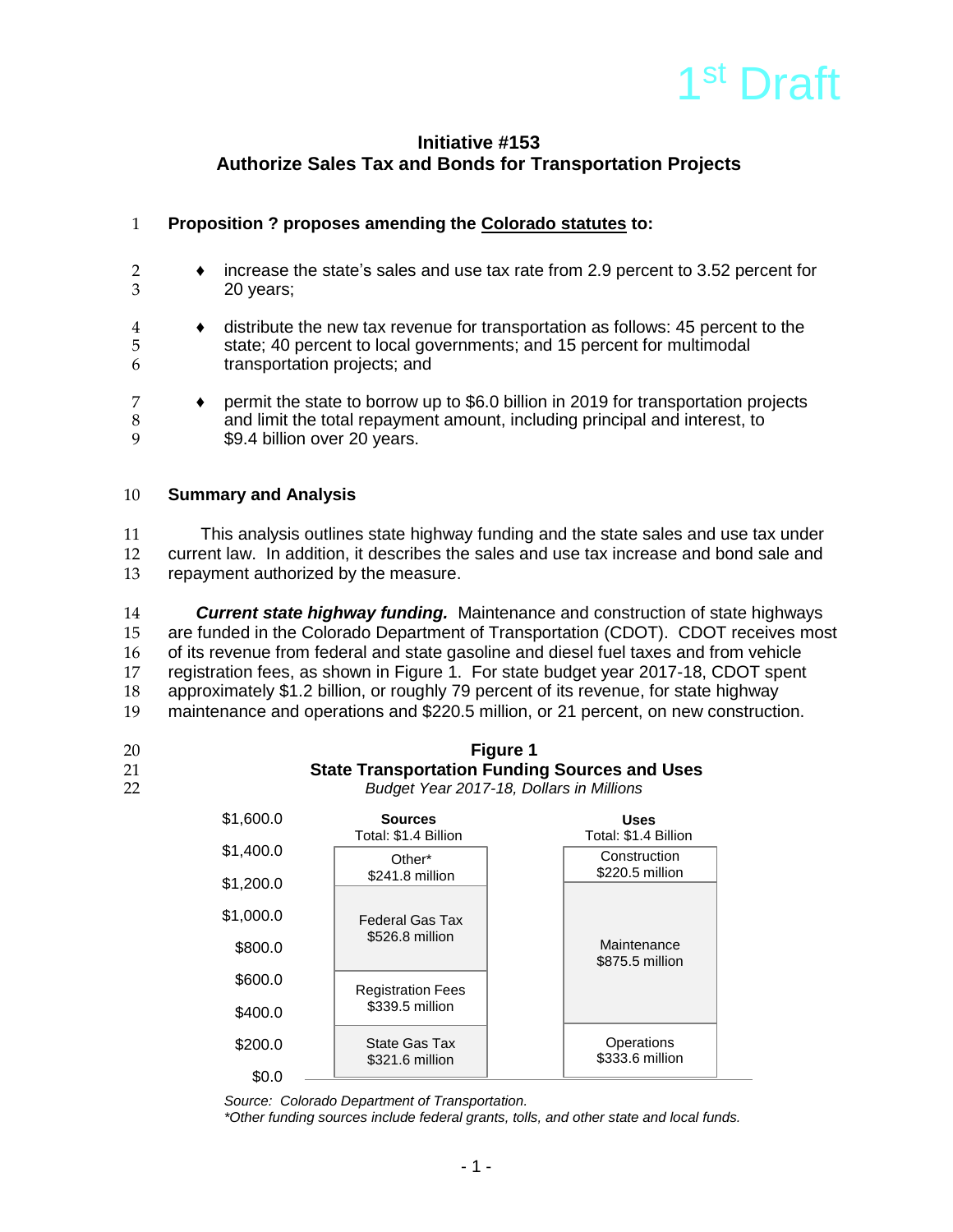

 *Sales and use tax.* The state sales tax is paid on the purchase price of most items. 2 Some items are exempt, such as food bought at grocery stores, prescription drugs,<br>3 household utilities, and gasoline. The tax applies to some services, most notably household utilities, and gasoline. The tax applies to some services, most notably telephone service, food and drink service at restaurants and bars, and short-term lodging. The state use tax is paid when sales tax was due but not collected. In addition to the state's 2.9 percent rate, most local governments also have sales and use taxes. Combined state and local sales tax rates in Colorado range from 2.9 percent to 11.2 percent.

 *Amount of the tax increase.* Beginning January 1, 2019, the measure increases the state sales tax rate from 2.9 percent to 3.52 percent for 20 years. The measure is estimated to raise about \$767 million in the first year that it applies. Table 1 provides examples of state sales taxes due currently and under Proposition ?. Under the measure, a Colorado family with an average income of \$74,374 will see the annual sales tax they pay increase by \$131.

| 15 | Table 1                                                              |
|----|----------------------------------------------------------------------|
| 16 | <b>Comparison of Average State Sales Taxes Due under Current Law</b> |
| 17 | and Proposition?                                                     |

| <b>Family</b><br><b>Income</b> | <b>Current State</b><br><b>Sales Tax</b><br>Paid (2.9%) | <b>Annual Tax</b><br><b>Increase Under</b><br><b>Proposition?</b><br>(0.62%) | <b>State Sales Tax</b><br><b>Paid Under</b><br><b>Proposition?</b><br>(3.52%) |
|--------------------------------|---------------------------------------------------------|------------------------------------------------------------------------------|-------------------------------------------------------------------------------|
| \$6,495.00                     | \$197.00                                                | \$42.00                                                                      | \$239.00                                                                      |
| \$13,143.00                    | \$235.00                                                | \$50.00                                                                      | \$285.00                                                                      |
| \$24,015.00                    | \$359.00                                                | \$77.00                                                                      | \$436.00                                                                      |
| \$42,272.00                    | \$459.00                                                | \$98.00                                                                      | \$557.00                                                                      |
| \$83,473.00                    | \$730.00                                                | \$156.00                                                                     | \$886.00                                                                      |
| \$190,232.00                   | \$1,171.00                                              | \$250.00                                                                     | \$1,421.00                                                                    |
| <b>Statewide average</b>       |                                                         |                                                                              |                                                                               |
| \$74,374.00                    | \$611.00                                                | \$131.00                                                                     | \$742.00                                                                      |

 *Source: Colorado Department of Revenue, 2016 Tax Profile & Expenditure Report.*

18 **Use of new tax revenue for transportation.** The additional tax revenue collected under Proposition ? is dedicated to the following uses: under Proposition ? is dedicated to the following uses:

20 45 percent to CDOT for state transportation projects, including debt repayment;

- 21 40 percent to local governments for transportation projects; and
- 22 15 percent for multimodal transportation projects.

 The state's share of the additional tax revenue will be spent by CDOT on state highway projects and to repay borrowing under this measure for transportation projects. The Transportation Commission, an 11-member body appointed by the Governor to make decisions on state transportation policy, will determine the use of these funds.

27 The local share of the additional revenue will be distributed to every city and county 28 based on an existing formula in state law.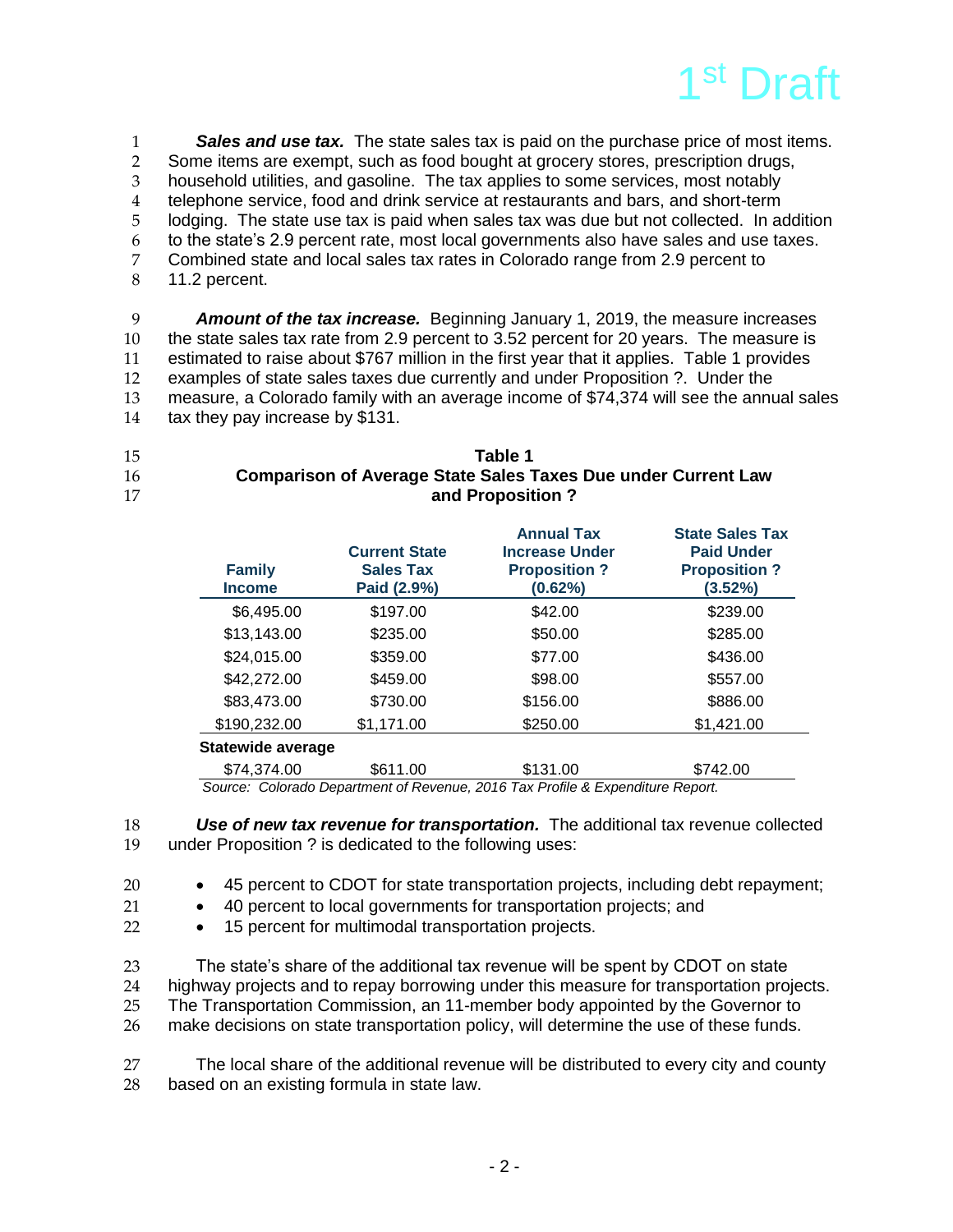

1 The additional tax revenue identified for multimodal transportation projects will mostly 2 be spent by local governments. Multimodal transportation is designed to reduce the use<br>3 of personal vehicles and includes bike paths, sidewalks, and mass transit, such as of personal vehicles and includes bike paths, sidewalks, and mass transit, such as 4 buses and rail.

 *Bond sale and repayment.* The state may borrow money with voter approval to fund projects, such as road and bridge construction. Proposition ? permits CDOT to 7 borrow up to \$6.0 billion by selling transportation revenue bonds. The total repayment<br>8 amount, including interest, is limited to \$9.4 billion and 20 vears, and the state must amount, including interest, is limited to \$9.4 billion and 20 years, and the state must reserve the right to repay the bonds ahead of schedule without penalty. Assuming the repayment schedule is for the full \$9.4 billion over 20 years, the average annual repayment cost will be \$470 million. Actual repayment amounts will vary depending on the terms of the revenue bonds. The measure creates a citizen oversight commission to annually report on the use of the bond proceeds.

 *Past bond sale and repayment for transportation projects.* In 1999, voters approved the sale of \$1.5 billion worth of bonds for transportation projects. The state was required to use the borrowed money to pay for up to 24 transportation projects, including the widening of I-25 in Denver. Repayment costs for the 1999 bonds totaled \$2.3 billion. The debt was fully repaid through various state and federal sources in December 2016.

> *For information on those issue committees that support or oppose the measures on the ballot at the November 6, 2018, election, go to the Colorado Secretary of State's elections center web site hyperlink for ballot and initiative information:*

*<http://www.sos.state.co.us/pubs/elections/Initiatives/InitiativesHome.html>*

# 20 **Arguments For**

- 21 1) Colorado's highways are deteriorating, and the cost of improvements continues 22 to increase. The state needs to invest immediately in its infrastructure and<br>23 cannot afford to expand and modernize its transportation system without a cannot afford to expand and modernize its transportation system without a new 24 revenue source. Colorado needs a modern transportation system that includes<br>25 road, bus, bike, and rail options to address its growing population. This measure road, bus, bike, and rail options to address its growing population. This measure 26 creates a flexible statewide transportation solution, and it lets local communities<br>27 complete identify their own transportation projects and prioritize their most urgent needs. identify their own transportation projects and prioritize their most urgent needs.
- 28 2) Proposition ? creates a sustainable source of funding for Colorado's 129 transportation needs. Colorado's highway costs outpace collections for transportation needs. Colorado's highway costs outpace collections from the gas 30 tax. This measure offers a way for the state to increase transportation funding 31 and repay bonds with a limited tax increase. New and dedicated revenue for 32 transportation will allow the state to continue to meet its obligations to fund 33 education, health programs, and public safety while also investing heavily in Colorado's roads.